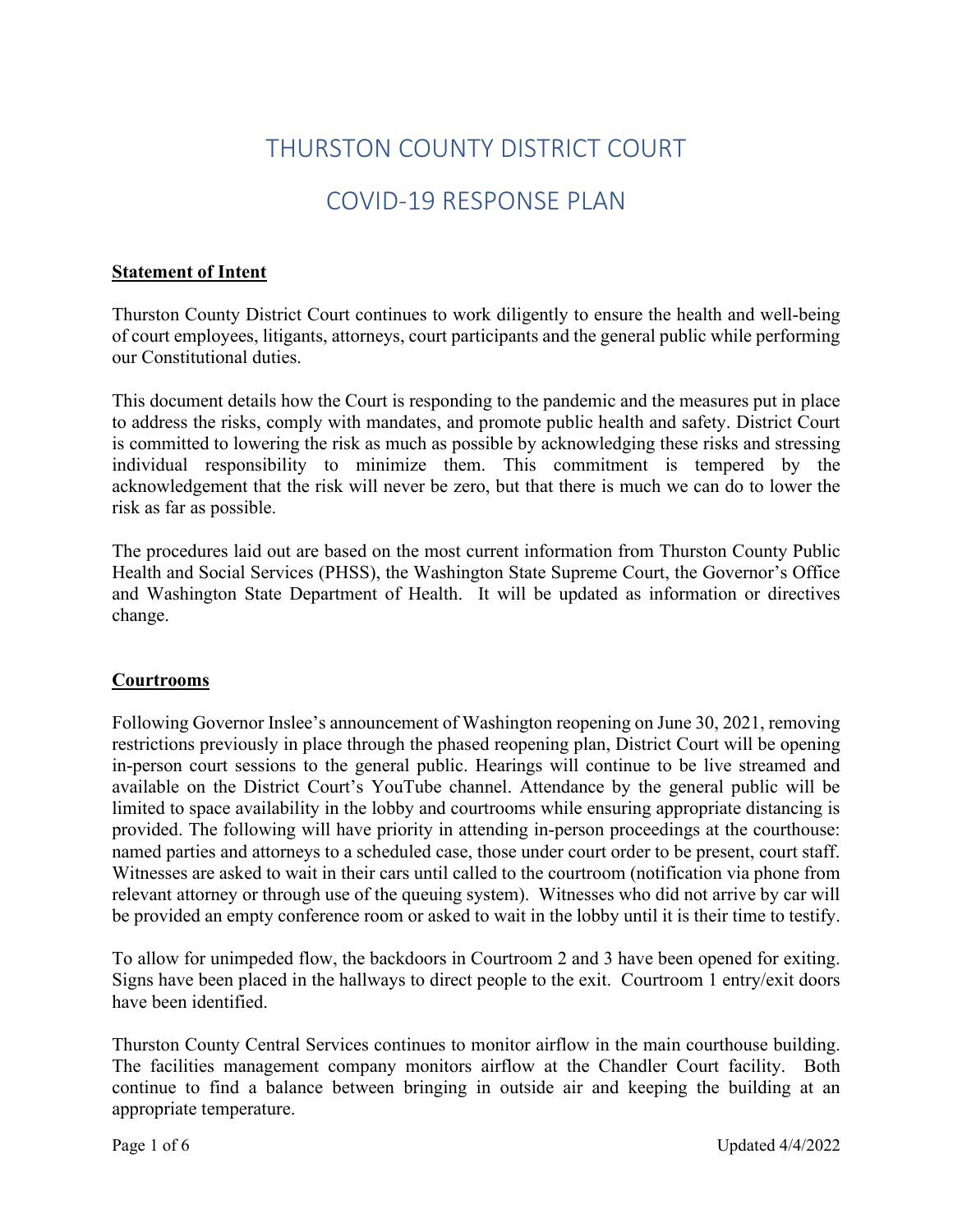## **Calendars**

Calendars are posted on the court's website, [https://www.co.thurston.wa.us/distcrt/.](https://www.co.thurston.wa.us/distcrt/) Hearings are scheduled for both in-person and virtual appearances. If a party to a case is scheduled for an inperson appearance and would like to appear virtually, they may contact the court for further information. If a hearing is scheduled for virtual appearance and a party is unable to appear remotely, they may contact the Court to make other arrangements. Notice of public access on YouTube for Courtrooms 1, 2 and 3 was provided to local print and broadcast media and is posted on the Court website and Twitter feed.

In Courtroom 4, the Chandler Court facility, public observers are limited to eight (8) individuals. They will be admitted on a first come basis.

## **Providing Documents to the Court**

Attorneys will provide documents in electronic format prior to the hearing. Physical documents provided to the Court should be filed at the front counter prior to the hearing. If presented during a court session, they should be placed on the table available in front of each clerk's stand.

## **Jury Trials**

Under Supreme Court order [25700-B-631,](http://www.courts.wa.gov/content/publicUpload/Supreme%20Court%20Orders/Jury%20Resumption%20Order%20061820.pdf) jury trials were allowed to resume starting July 6, 2020. However, due to the space limitations of the District Court facilities, a new off-site location needed to be procured prior to recommencing jury trials. Additionally, the District Court judges work closely with the Thurston County Public Health Officer to have the most up to date information before deciding on the resumption of jury trials. Jury Trials have commenced as of March 14, 2022.

#### **Jury Services**

Members of the public summoned to jury duty and inquiring about excusals from or changes to jury service are directed to call jury administration at 360-754-4107.

#### Jury Trial Process

#### Prior to Service / Summons

- The [Court's website](https://www.co.thurston.wa.us/distcrt/) provides information for jurors regarding service.
- Jurors may request to be rescheduled for jury service. A liberal rescheduling policy has been implemented; information about the rescheduling policy is posted on the Court's website.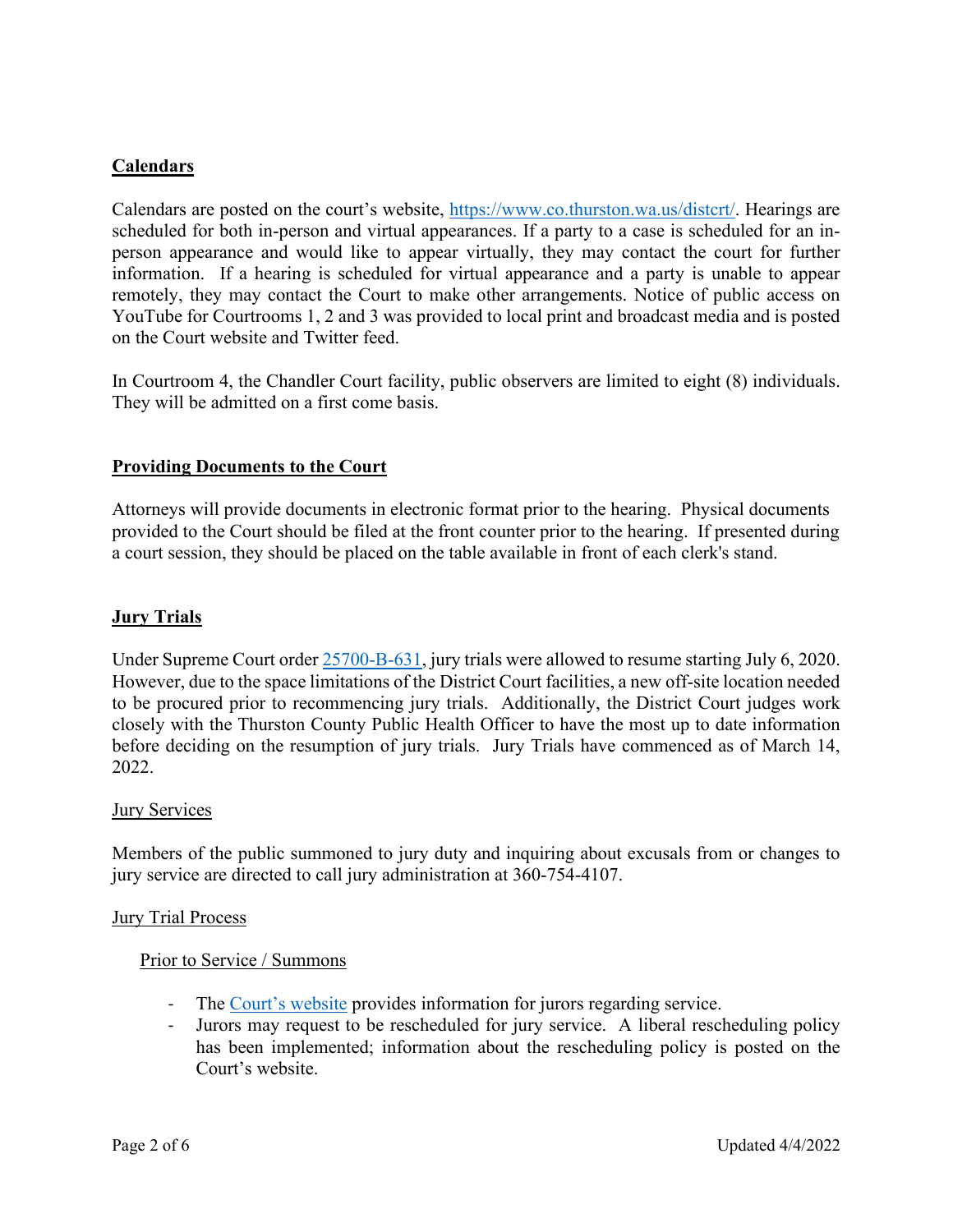## Orientation

- Jury orientation will occur in-person at the Chandler Court facility.
- Jurors are checked in by the jury coordinator. The jury coordinator will set expectations for jury participation; explain what to expect during orientation; and conduct other orientation activities such as assigning juror numbers, showing orientation videos, and collecting juror pay preferences.

### **Jury Selection**

- Jury selection will occur in-person at the Chandler Court facility. This will take place shortly after orientation has been completed.

## Jury Trial

- Jurors are to be distanced in the jury box. Each juror will receive one KN95 mask at the beginning of the trial and one after the noon recess. Additional KN95 masks will be made available as needed.
- Jurors will be provided with individual tablets for viewing exhibits; they will also receive individual paper, pads, and bottled water.
- Counsel tables will be at least 6 feet from jurors, the witness stand, and court staff.
- Masks are required for everyone in the courtroom unless there is a determination of the judge.
- At the judge's discretion, witnesses may remove their mask when testifying. The witness box will be at least six feet from the; jurors, judge, court clerk.
- Hand sanitizer and wipes are available in the courtroom. Hand sanitizer stations are available in the lobby.

#### Deliberation Room

- Jurors may remove their masks in the jury room only when eating or drinking.
- Jurors will be encouraged to leave the building during the lunchbreak.
- The clerk will remind jurors to not change seats.
- Jurors will be seated at individual tables. The tables and chairs are on wheels so jurors can remain at least six (6) feet apart at all times.
- Only the jurors and the clerk are allowed in the deliberation room.
- Hand sanitizer and wipes are available in the deliberation courtroom. Hand sanitizer stations are available in the lobby.

#### Providing Documents to the Court

Prior to trial commencement, attorneys will provide documents in electronic format to the Court. Exhibits which cannot be digitized and must be physically presented will be placed on the table six feet in front of the court clerk.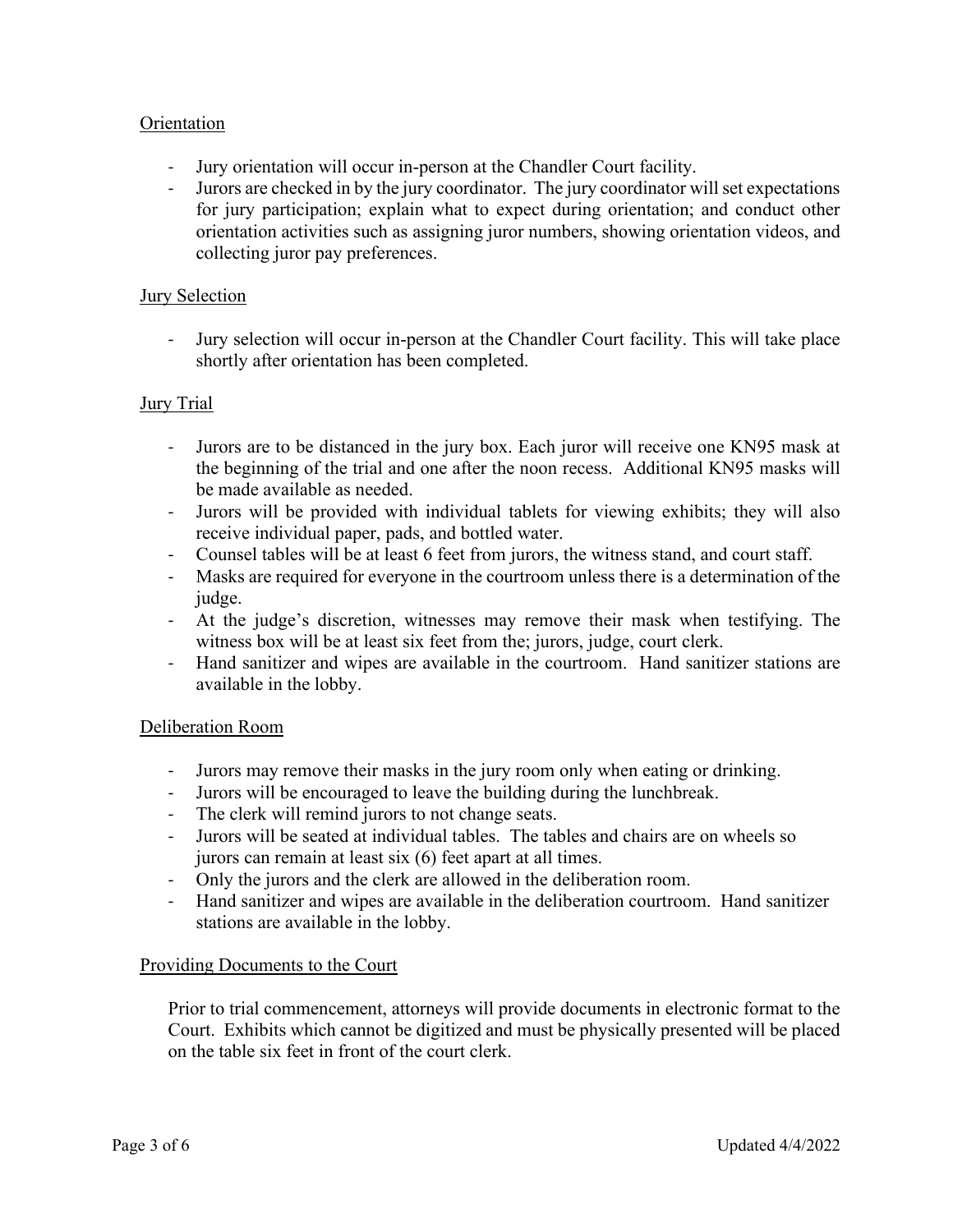## **Customer Service**

Plexiglass barriers have been installed at the Misdemeanor/Infraction and Civil customer service windows. Clerks must conduct business from behind the barrier and may not enter the lobby to talk with patrons.

Clerks should wipe down their work area prior to starting work and frequently throughout the day. Shared workstations should be cleaned between each use. Wipes and disinfectant spray are available for these purposes.

## **Probation**

The Court and County have renovated the administrative area of the old jail located in the basement of Building 3 and the probation staff have moved to that area. Each counselor has been assigned a visitation booth which has a plexiglass barrier between the counselor and their client. A phone has been provided for communication through the plexiglass. Wipes and sanitizing spray will be made available for cleaning purposes.

Clients who are unable to navigate the stairs can contact the court or their assigned counselor to notify them that they are present. The counselor will come to the lobby and meet with the client in a conference room. Alternatively, ADA parking is available on the lower level, just outside the probation offices. Conference rooms on the main floor of the building will be made available to counselors and clients for meetings upon request from the client or upon determination of the counselor.

# **Mental Health and Veterans Court (MH/VC)**

MH/VC has been relocated to an office area on the main floor of Building 3, District Court. This area has been assigned for desk duties only, to ensure appropriate distancing of staff and members of the program and public. Space has been provided near the MH/VC offices to allow for confidential meetings between care coordinators and clients. This area allows for appropriate distancing.

## **Cleaning**

Thurston County has committed to day porters cleaning high touch areas throughout the day and regular cleaning each evening. Anyone sitting at a counsel table will be requested to wipe it down after finishing their hearing(s); this includes counsel and parties. The County will provide sanitizing wipes and hand sanitizer throughout the building.

Benches will be sprayed with an appropriate disinfectant at least twice a day.

High touch areas in the courthouse include: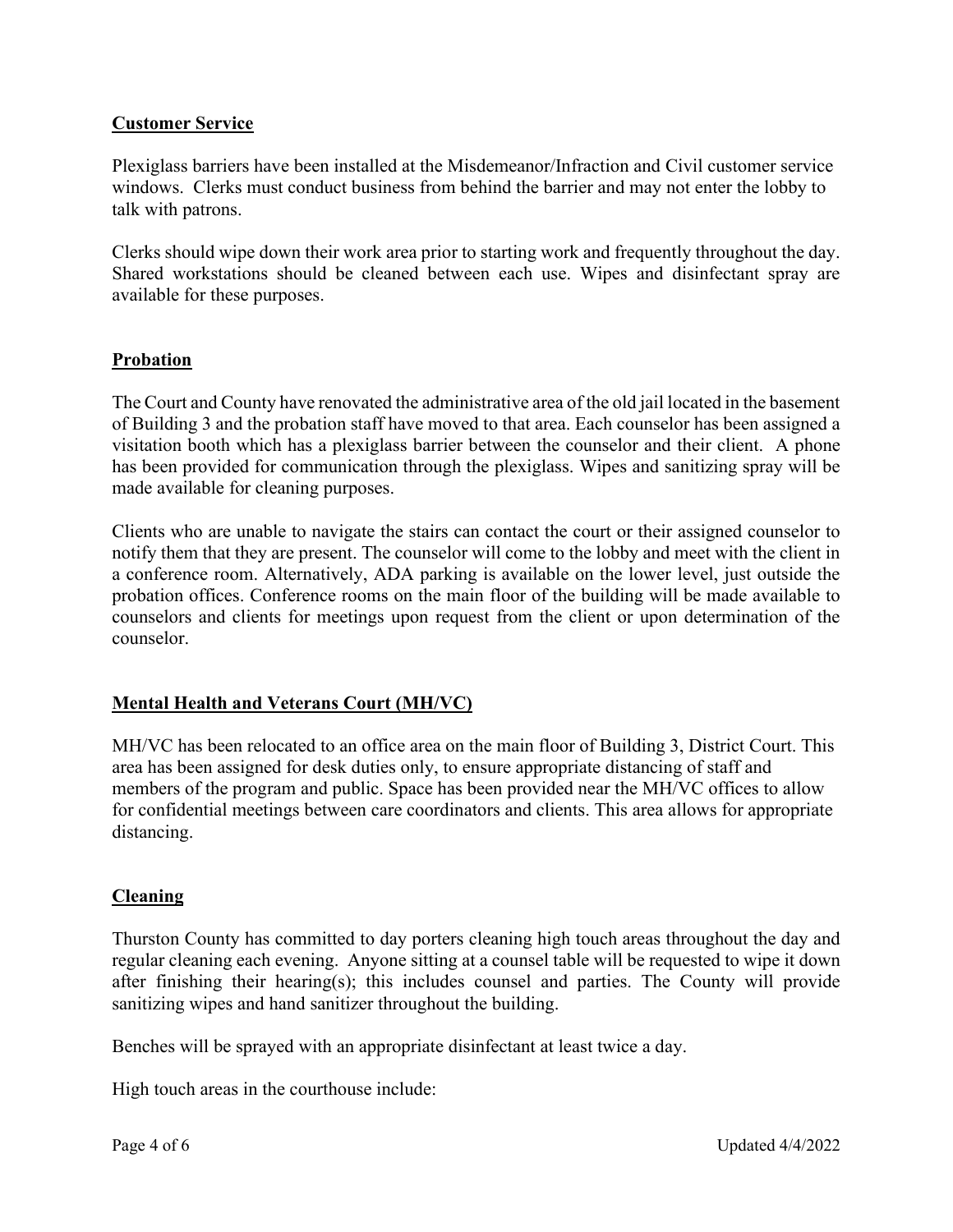Door handles Light switches Copy machines Keyboards, mice, styli and tables in the courtrooms Conference room tables

The Court has also installed wipe dispensers throughout the courthouses and has hand sanitizer in each courtroom. Hand sanitizer bottles should not be thrown away. Court administration should be notified if there is an empty bottle. Hand sanitizer dispensers are located throughout public spaces.

# **Court Security**

## Court Security Officer (CSO)

- - At least every hour, the bins will be wiped down with disinfectant wipes.
- At least every hour, surface areas often touched, keyboards, x-ray, wands, telephone and entrance/exit door handles and handicapped door push pad will be sprayed with disinfectant or wiped down.
- A thorough wipe down will be conducted at the end of the day and at the beginning of shifts.

#### Security Screening

Individuals should be encouraged to keep items in their handbags, backpacks or jackets to avoid using bins and submit those items through x-ray.

Court security officers have sight of all areas of the building through the cameras. They will visually scan the lobby and will delay someone entering the building if the lobby has reached capacity. The total number of people allowed in the lobby at any time is eight (8). Security officers will also delay entrance if the total number of people is less than eight, but the line the person is heading for is full.

## **Face Covering Policy**

Subject to availability, the court will provide entrants with a paper mask upon request.

Employees of the Court and Thurston County, including elected officials, appointed directors, staff, court security officers and all other users regardless of position or title are not mandated to wear a mask, but may wear one upon their own decision.